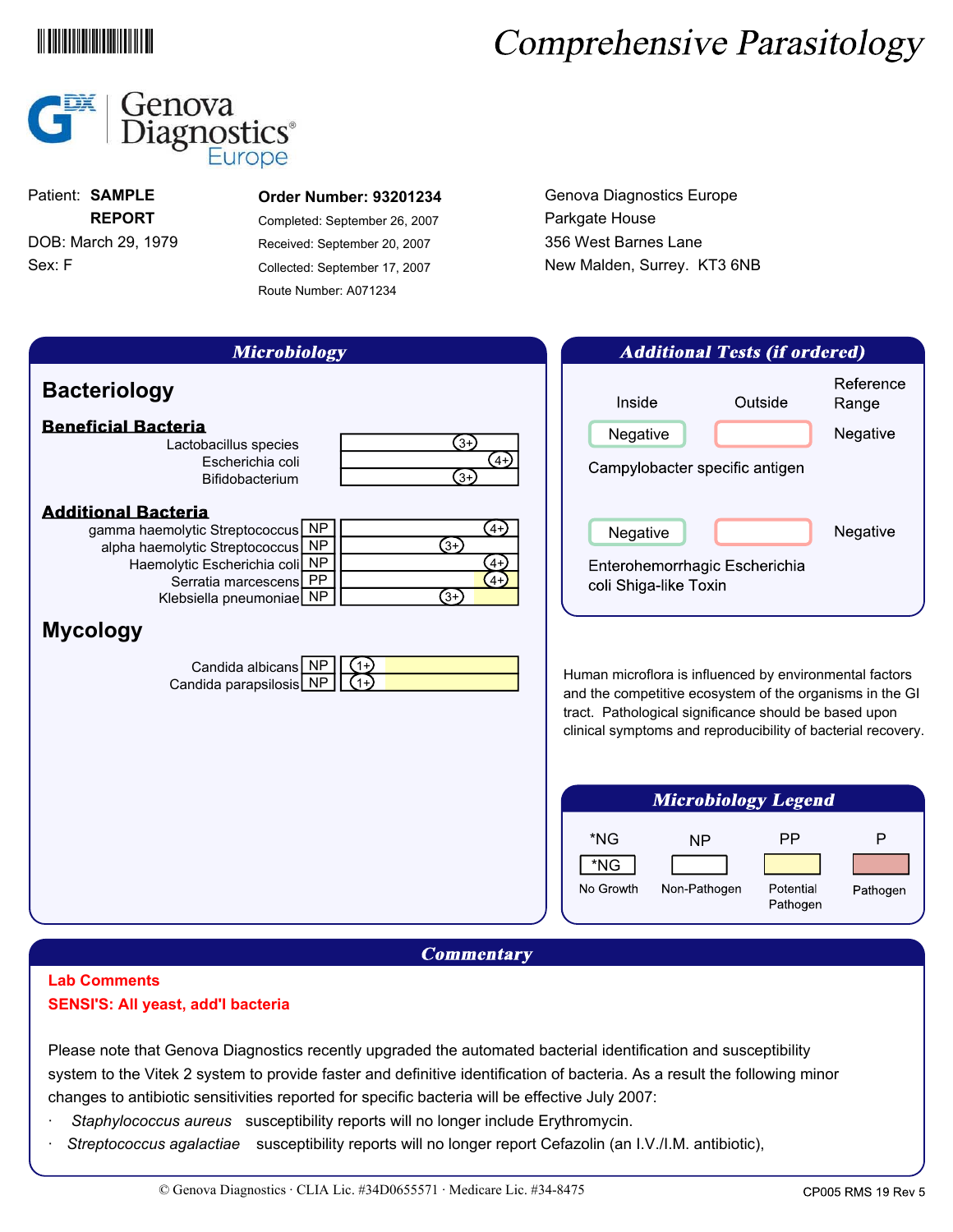#### **Commentary**

Nitrofurantoin (not a drug of choice for the sites tested), or Erythromycin.

Commentary is provided to the practitioner for educational purposes, and should not be interpreted as diagnostic or treatment recommendations. Diagnosis and treatment decisions are the responsibility of the practitioner.

Human microflora is influenced by environmental factors and the competitive ecosystem of the organisms in the GI tract. Pathological significance should be based upon clinical symptoms and reproducibility of bacterial recovery.

 Sufficient amounts of Lactobacilli and E. coli appear to be present in the stool. Ample amounts of E. coli have been associated with a balanced gut flora. The "friendly bacteria", Lactobacilli and Bifidobacteria, are important for gastrointestinal function, as they are involved in vitamin synthesis, natural antibiotic production, immune defense, digestion, detoxification of pro-carcinogens and a host of other activities. Supplementation with Lactobacilli might be considered in selected cases where the organisms are in the low range of normal. Bifidobacteria is below optimal levels. Ideally, levels of Lactobacillus and E. coli should be 2+ or greater. Bifidobacteria being a predominate anaerobe should be recovered at levels of 4+.

 A 1+ quantity of yeast is considered an acceptable amount of yeast in the stool. It may, however, reflect a condition of yeast overgrowth, especially when moderate or many yeast are reported on the microscopic (parasitology) exam, or may lead to symptoms in individuals showing deficient beneficial bacteria.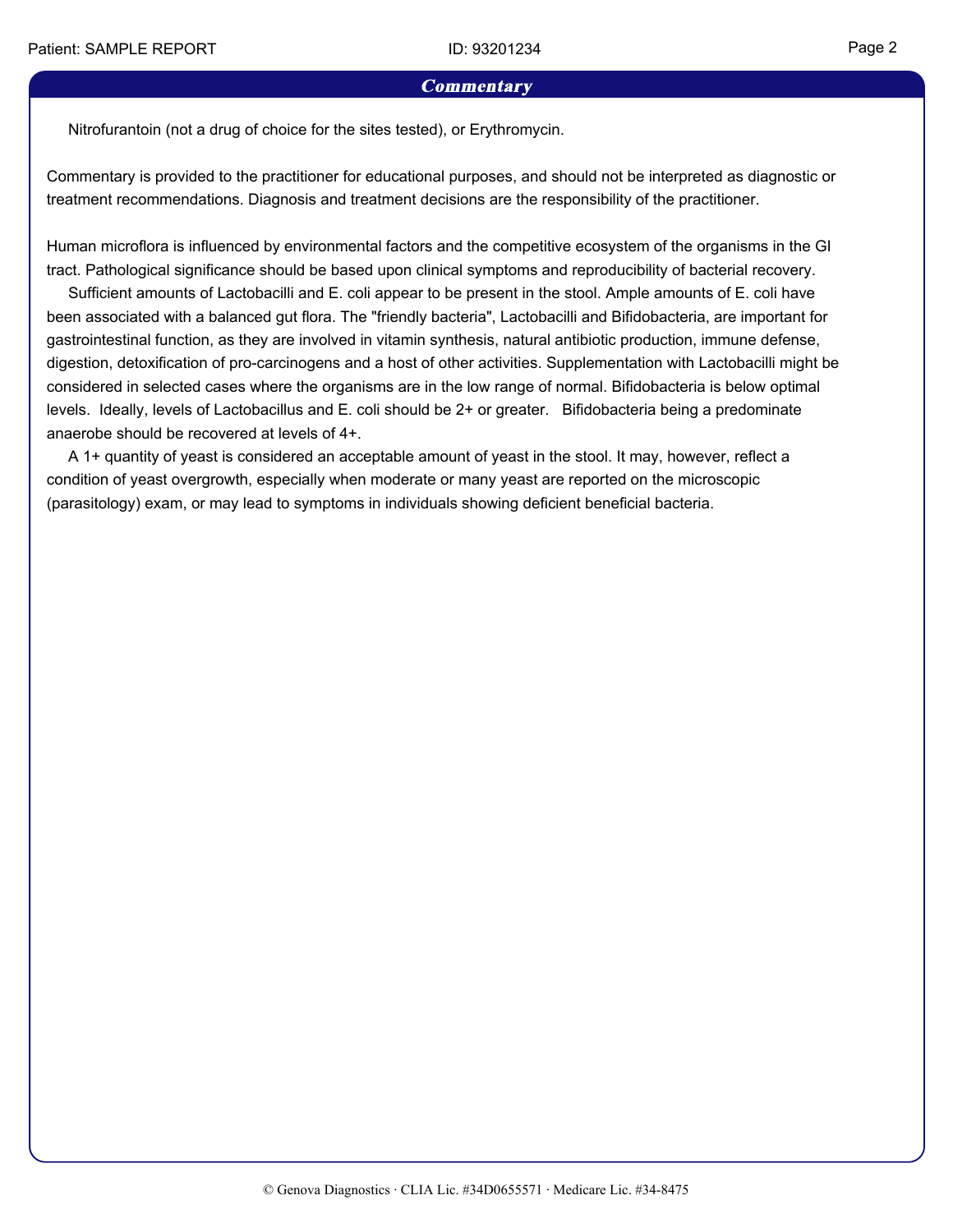## **Bacterial Sensitivity**

Sex: F DOB: March 29, 1979 **REPORT**

#### Patient: **SAMPLE Order Number: 93201234**

Completed: September 26, 2007 Received: September 20, 2007 Collected: September 17, 2007 Route Number: A071234



### Natural Agents **SERRATIA MARCESCENS** Low Inhibition **High Inhibition** Berberine Oregano Plant Tannins Uva-Ursi

#### **Prescriptive Agents:**

Microbial testing has been performed in vitro to determine antibiotic sensitivity and resistance at standard dosages. Prudent use of antimicrobials requires knowledge of appropriate blood or tissue levels of those agents. Antibiotics that appear in the "S" (susceptible) column are more effective at inhibiting the growth of this organism. Antibiotics that appear in the "I" (intermediate) column are partially effective at inhibiting the growth of this organism. Antibiotics that appear in the "R" (resistant) column allow continued growth of the organism in vitro and are usually less effective clinically. Inappropriate use of antibacterials often results in the emergence of resistance.

#### **Natural Agents:**

In this assay, "inhibition" is defined as the reduction level on organism growth as a direct result of inhibition by a natural substance. The level of inhibition is an indicator of how effective the natural substance was at limiting the growth of an organism in an in vitro envrionment. High inhibition indicates a greater ability by the natural substance to limit growth, while Low Inhibition a lesser ability to limit growth. These natural products should be considered investigational in nature and not be viewed as standard clinical treatment substances.

Susceptibility to tetracycline is predictive for susceptibility to minocycline, however in vitro resistance to tetracycline may or may not accurately predict resistance to minocycline. Call the Medical Director if consultation is required.

This test has been developed and its performance characteristics determined by Genova Diagnostics, Inc. It has not been cleared or approved by the U.S. Food and Drug Administration.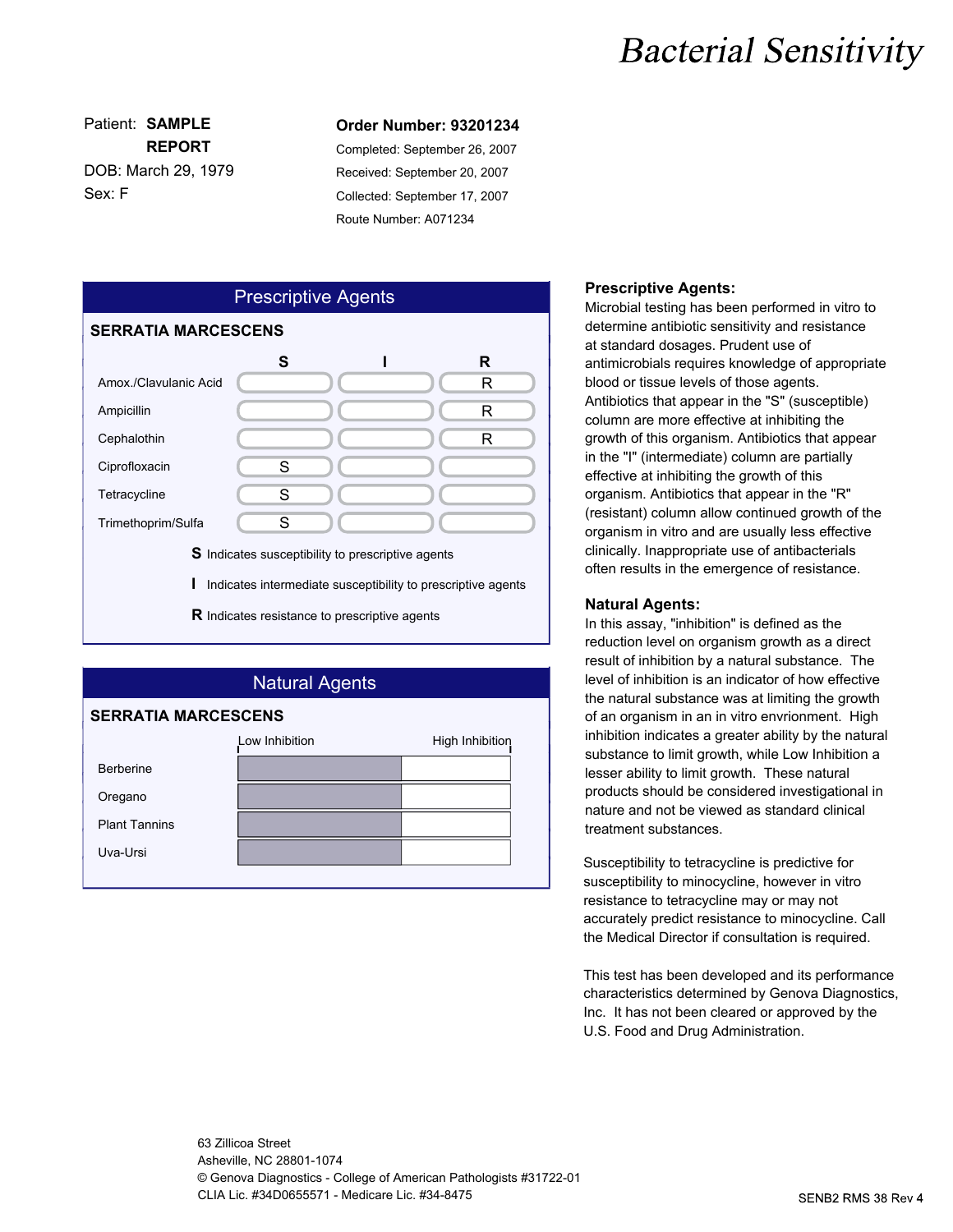## **Bacterial Sensitivity**

Sex: F DOB: March 29, 1979 **REPORT**

#### Patient: **SAMPLE Order Number: 93201234**

Completed: September 26, 2007 Received: September 20, 2007 Collected: September 17, 2007 Route Number: A071234



### Natural Agents **KLEBSIELLA PNEUMONIAE** Low Inhibition **High Inhibition** Berberine Oregano Plant Tannins Uva-Ursi

#### **Prescriptive Agents:**

Microbial testing has been performed in vitro to determine antibiotic sensitivity and resistance at standard dosages. Prudent use of antimicrobials requires knowledge of appropriate blood or tissue levels of those agents. Antibiotics that appear in the "S" (susceptible) column are more effective at inhibiting the growth of this organism. Antibiotics that appear in the "I" (intermediate) column are partially effective at inhibiting the growth of this organism. Antibiotics that appear in the "R" (resistant) column allow continued growth of the organism in vitro and are usually less effective clinically. Inappropriate use of antibacterials often results in the emergence of resistance.

#### **Natural Agents:**

In this assay, "inhibition" is defined as the reduction level on organism growth as a direct result of inhibition by a natural substance. The level of inhibition is an indicator of how effective the natural substance was at limiting the growth of an organism in an in vitro envrionment. High inhibition indicates a greater ability by the natural substance to limit growth, while Low Inhibition a lesser ability to limit growth. These natural products should be considered investigational in nature and not be viewed as standard clinical treatment substances.

Susceptibility to tetracycline is predictive for susceptibility to minocycline, however in vitro resistance to tetracycline may or may not accurately predict resistance to minocycline. Call the Medical Director if consultation is required.

This test has been developed and its performance characteristics determined by Genova Diagnostics, Inc. It has not been cleared or approved by the U.S. Food and Drug Administration.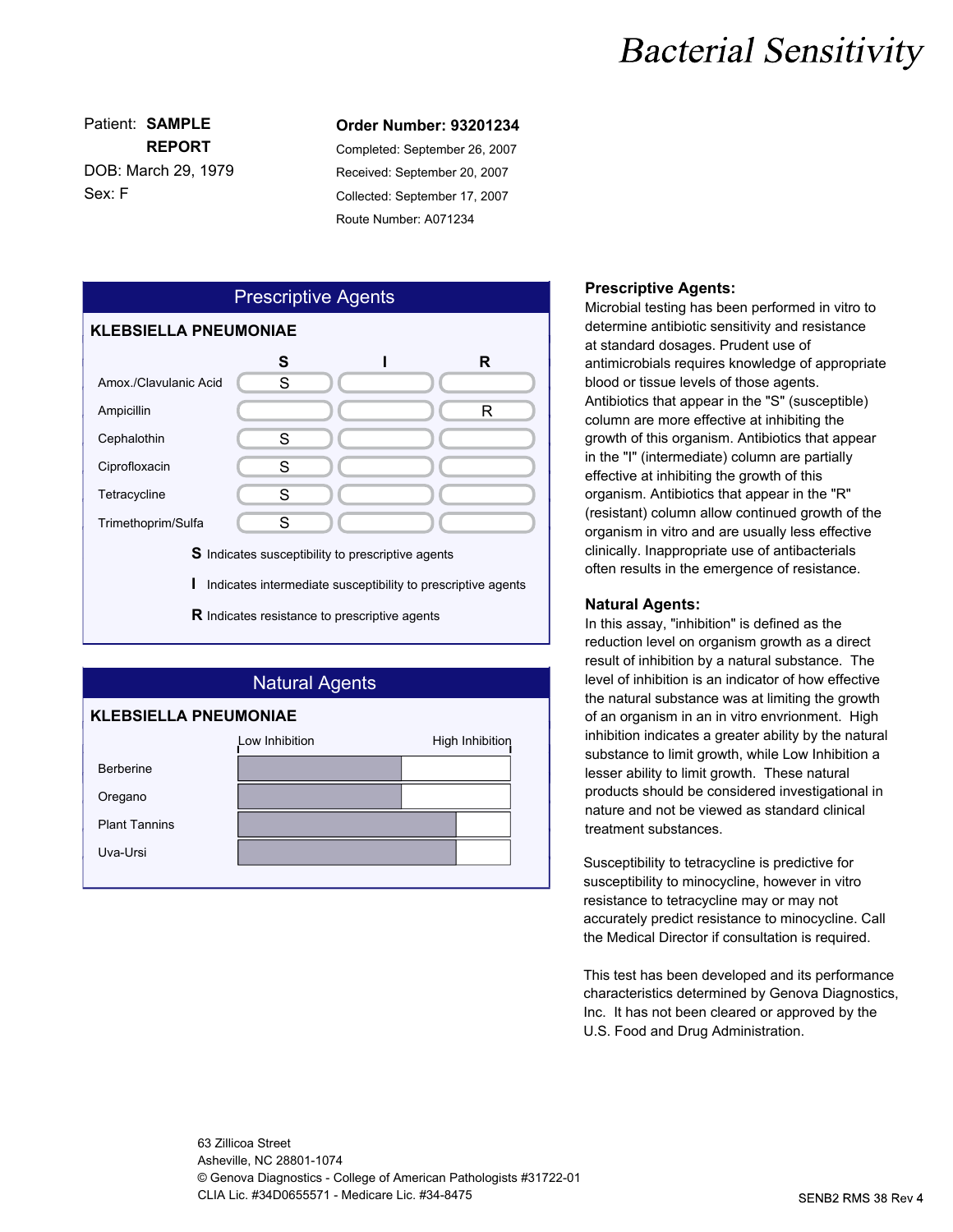### **Yeast Sensitivity**

Sex: F DOB: March 29, 1979 **REPORT**

#### Patient: **SAMPLE Order Number: 93201234**

Completed: September 26, 2007 Received: September 20, 2007 Collected: September 17, 2007 Route Number: A071234

| <b>Azole Antifungals</b>                                          |  |           |  |   |  |  |  |
|-------------------------------------------------------------------|--|-----------|--|---|--|--|--|
| <b>CANDIDA ALBICANS</b>                                           |  |           |  |   |  |  |  |
|                                                                   |  | S         |  | R |  |  |  |
| Fluconazole                                                       |  | $=0.125$  |  |   |  |  |  |
| Itraconazole                                                      |  | $= 0.125$ |  |   |  |  |  |
| Ketoconazole                                                      |  | $= 0.125$ |  |   |  |  |  |
| <b>S</b> Indicates susceptibility to prescriptive agents          |  |           |  |   |  |  |  |
| ı<br>Indicates intermediate susceptibility to prescriptive agents |  |           |  |   |  |  |  |
| <b>R</b> Indicates resistance to prescriptive agents              |  |           |  |   |  |  |  |

| Non-absorbed Antifungals |                |                 |  |  |  |  |  |  |
|--------------------------|----------------|-----------------|--|--|--|--|--|--|
| <b>CANDIDA ALBICANS</b>  |                |                 |  |  |  |  |  |  |
|                          | Low Inhibition | High Inhibition |  |  |  |  |  |  |
| Nystatin                 |                |                 |  |  |  |  |  |  |
|                          |                |                 |  |  |  |  |  |  |



#### **Azole Antifungals:**

Microbial testing has been performed in vitro to determine antifungal sensitivity and resistance at standard dosages. Prudent use of antimicrobials requires knowledge of appropriate blood or tissue levels of those agents. Antifungals that appear in the "S" (susceptible) column are more effective at inhibiting the growth of this organism. Antifungals that appear in the "I" (intermediate) column are partially effective at inhibiting the growth of this organism. Antifungals that appear in the "R" (resistant) column allow continued growth of the organism in vitro and are usually less effective clinically. Inappropriate use of antifungals often results in the emergence of resistance.

#### **Nystatin and Natural Antifungals:**

In this assay, "inhibition" is defined as the reduction level on organism growth as a direct result of inhibition by a natural substance. The level of inhibition is an indicator of how effective the natural substance was at limiting the growth of an organism in an in vitro environment. High Inhibition indicates a greater ability by the natural substance to limit growth, while Low Inhibition a lesser ability to limit growth. In accordance with laboratory guidelines for reporting sensitivities, results for Nystatin are now being reported with natural antifungals in this category.

This test has been developed and its performance characteristics determined by Genova Diagnostics, Inc. It has not been cleared or approved by the U.S. Food and Drug Administration.

63 Zillicoa Street Asheville, NC 28801-1074 © Genova Diagnostics - College of American Pathologists #31722-01 CLIA Lic. #34D0655571 - Medicare Lic. #34-8475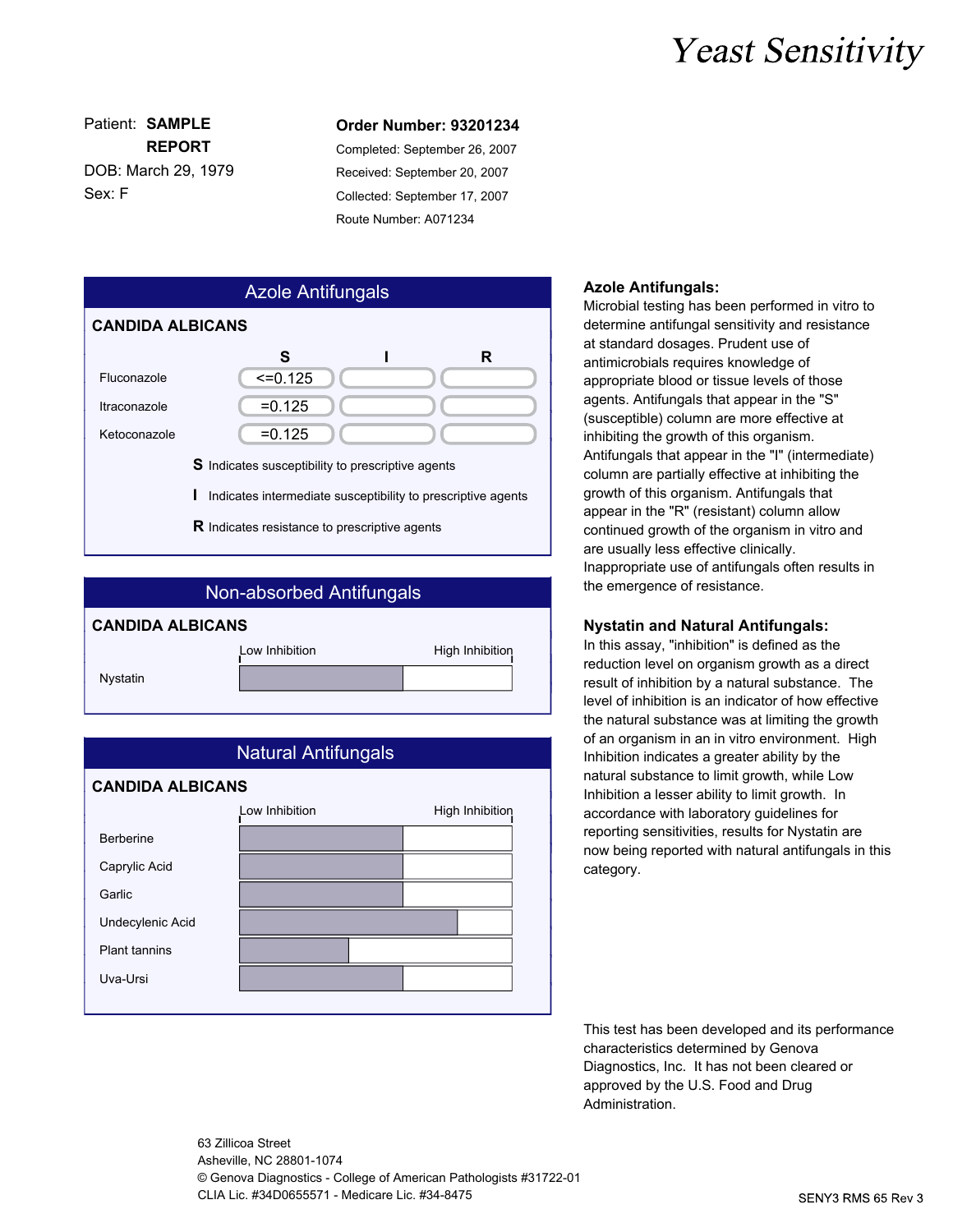### **Yeast Sensitivity**

Sex: F DOB: March 29, 1979 **REPORT**

#### Patient: **SAMPLE Order Number: 93201234**

Completed: September 26, 2007 Received: September 20, 2007 Collected: September 17, 2007 Route Number: A071234







#### **Azole Antifungals:**

Microbial testing has been performed in vitro to determine antifungal sensitivity and resistance at standard dosages. Prudent use of antimicrobials requires knowledge of appropriate blood or tissue levels of those agents. Antifungals that appear in the "S" (susceptible) column are more effective at inhibiting the growth of this organism. Antifungals that appear in the "I" (intermediate) column are partially effective at inhibiting the growth of this organism. Antifungals that appear in the "R" (resistant) column allow continued growth of the organism in vitro and are usually less effective clinically. Inappropriate use of antifungals often results in the emergence of resistance.

#### **Nystatin and Natural Antifungals:**

In this assay, "inhibition" is defined as the reduction level on organism growth as a direct result of inhibition by a natural substance. The level of inhibition is an indicator of how effective the natural substance was at limiting the growth of an organism in an in vitro environment. High Inhibition indicates a greater ability by the natural substance to limit growth, while Low Inhibition a lesser ability to limit growth. In accordance with laboratory guidelines for reporting sensitivities, results for Nystatin are now being reported with natural antifungals in this category.

This test has been developed and its performance characteristics determined by Genova Diagnostics, Inc. It has not been cleared or approved by the U.S. Food and Drug Administration.

63 Zillicoa Street Asheville, NC 28801-1074 © Genova Diagnostics - College of American Pathologists #31722-01 CLIA Lic. #34D0655571 - Medicare Lic. #34-8475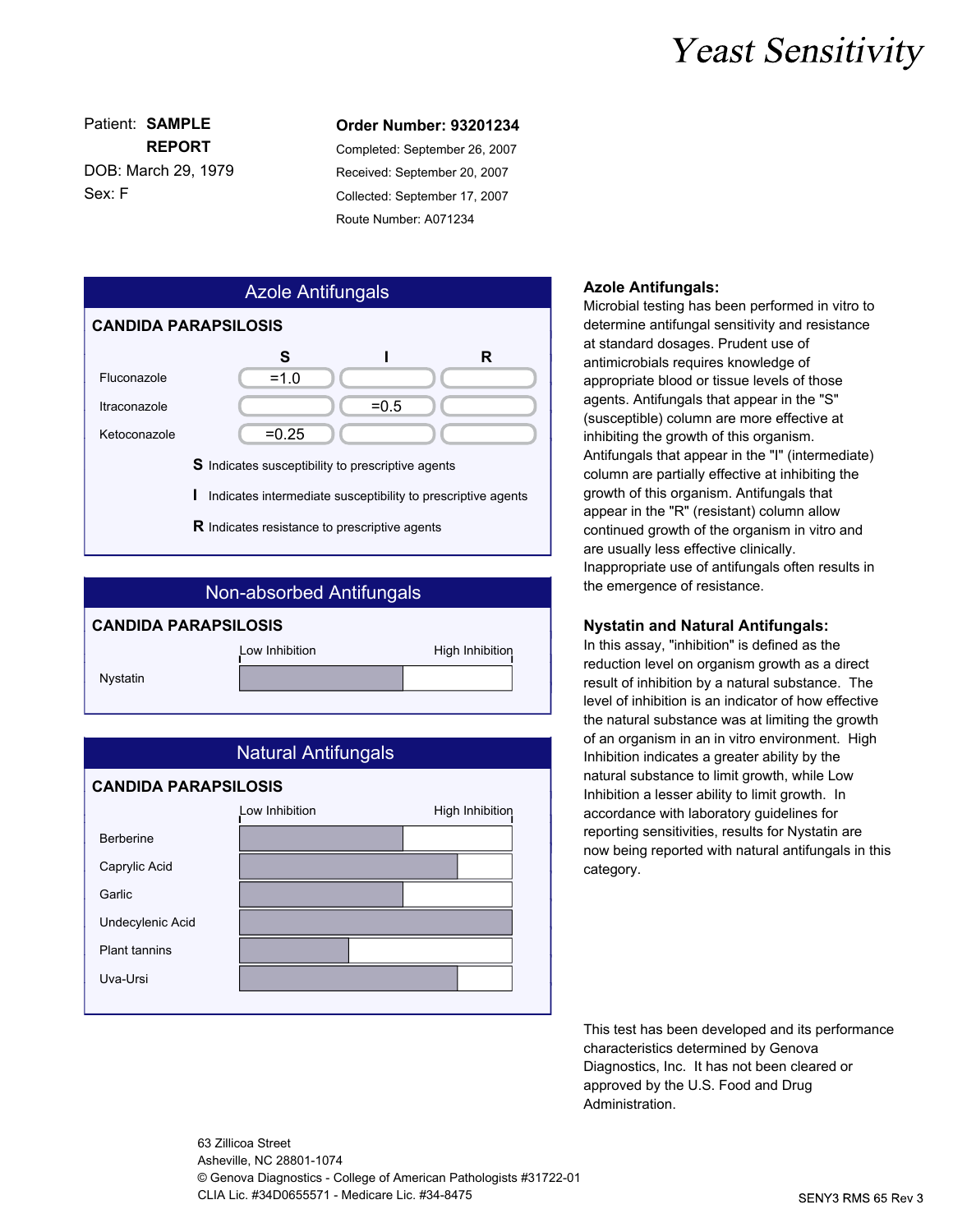





Sex: F DOB: March 29, 1979 **REPORT**

#### Patient: **SAMPLE Order Number: 93201234**

Completed: September 26, 2007 Received: September 20, 2007 Collected: September 17, 2007 Route Number: A071234

Genova Diagnostics Europe Parkgate House 356 West Barnes Lane New Malden, Surrey. KT3 6NB

| <i><b>Farashology</b></i>                                                                                                                                                                                                                                             |                                                                                   |                                |  |  |  |  |  |
|-----------------------------------------------------------------------------------------------------------------------------------------------------------------------------------------------------------------------------------------------------------------------|-----------------------------------------------------------------------------------|--------------------------------|--|--|--|--|--|
| <b>Microscopic Exam Results</b><br>Methodologies used for the Ova & Parasites examination are sedimentation<br>concentration of specimens followed by analysis by iodine wet mount and<br>Trichrome stain permanent smear.<br>Dientamoeba fragilis: Many Trophozoites | <b>Parasitology EIA Tests</b><br>Inside<br>Outside<br>Negative<br>Cryptosporidium | Reference<br>Range<br>Negative |  |  |  |  |  |
|                                                                                                                                                                                                                                                                       | Negative<br>Giardia lamblia                                                       | Negative                       |  |  |  |  |  |
|                                                                                                                                                                                                                                                                       | Negative<br>Entamoeba histolytica/dispar                                          | Negative                       |  |  |  |  |  |
|                                                                                                                                                                                                                                                                       | Specimen Tested: Stool                                                            |                                |  |  |  |  |  |

Representative photograph of organism(s)



Dientamoeba fragilis trophozoites

© Genova Diagnostics · CLIA Lic. #34D0655571 · Medicare Lic. #34-8475